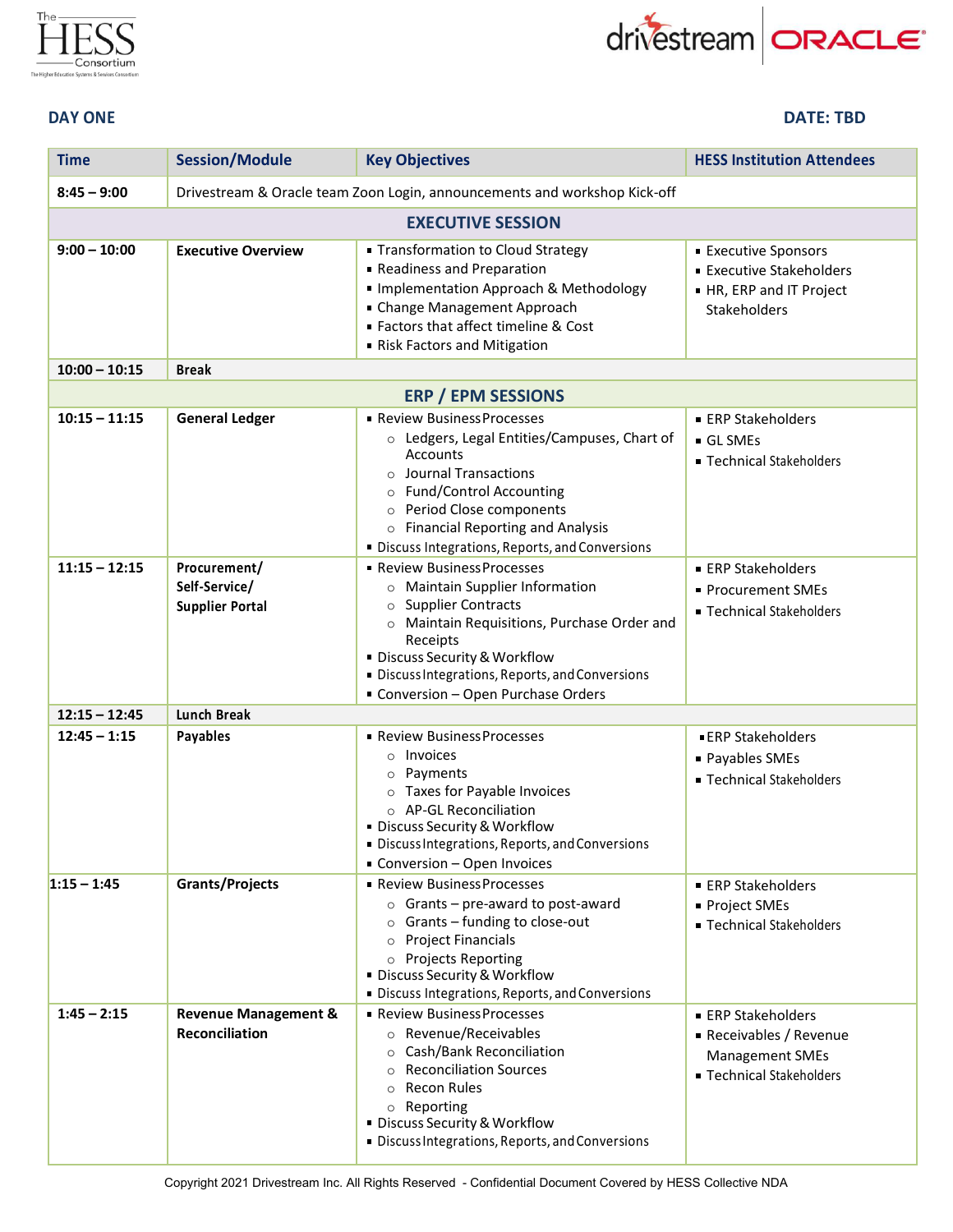



| <b>Time</b>   | <b>Session/Module</b>                               | <b>Key Objectives</b>                                                                                                                                                                                                                                                                                                                                                   | <b>HESS Institution Attendees</b>                                      |
|---------------|-----------------------------------------------------|-------------------------------------------------------------------------------------------------------------------------------------------------------------------------------------------------------------------------------------------------------------------------------------------------------------------------------------------------------------------------|------------------------------------------------------------------------|
| $2:15 - 2:45$ | <b>Fixed Assets</b>                                 | • Review Business Processes<br>○ Fixed Asset - Key Structures<br>Add, Maintain and Retire Assets<br>$\Omega$<br><b>Asset Depreciation</b><br>$\circ$<br>Report and reconcile assets<br><b>Discuss Security &amp; Workflow</b><br>Discuss Integrations, Reports, and Conversions<br>Conversion - Active Fixed Assets<br>٠                                                | ■ ERP Stakeholders<br>• Fixed Asset SMEs<br>■ Technical Stakeholders   |
| $2:45 - 3:30$ | <b>Expenses</b>                                     | <b>- Review Business Processes - Expenses</b><br>Employee Data<br>$\circ$<br>Cash Advances<br>$\Omega$<br>o Expenses & Payments<br>Discuss Integrations, Reports, and Conversions                                                                                                                                                                                       | ■ ERP Stakeholders<br>■ Expense SMEs<br>■ Technical Stakeholders       |
| $3:30 - 4:30$ | <b>EPM</b><br>• Planning<br>• Close & Consolidation | Understand planning process<br>Review application requirements<br>o Review drivers, dimensions, etc.<br>Understand Close & Consolidation processes<br>○ Consolidation process<br>Close checklist<br>$\circ$<br>o Approvals<br>- HCM related topics<br><b>Workforce Modeling</b><br>$\circ$<br><b>Workforce Prediction</b><br>$\Omega$<br>o Strategic Workforce Planning | ■ ERP Stakeholders<br><b>Business SMEs</b><br>■ Technical Stakeholders |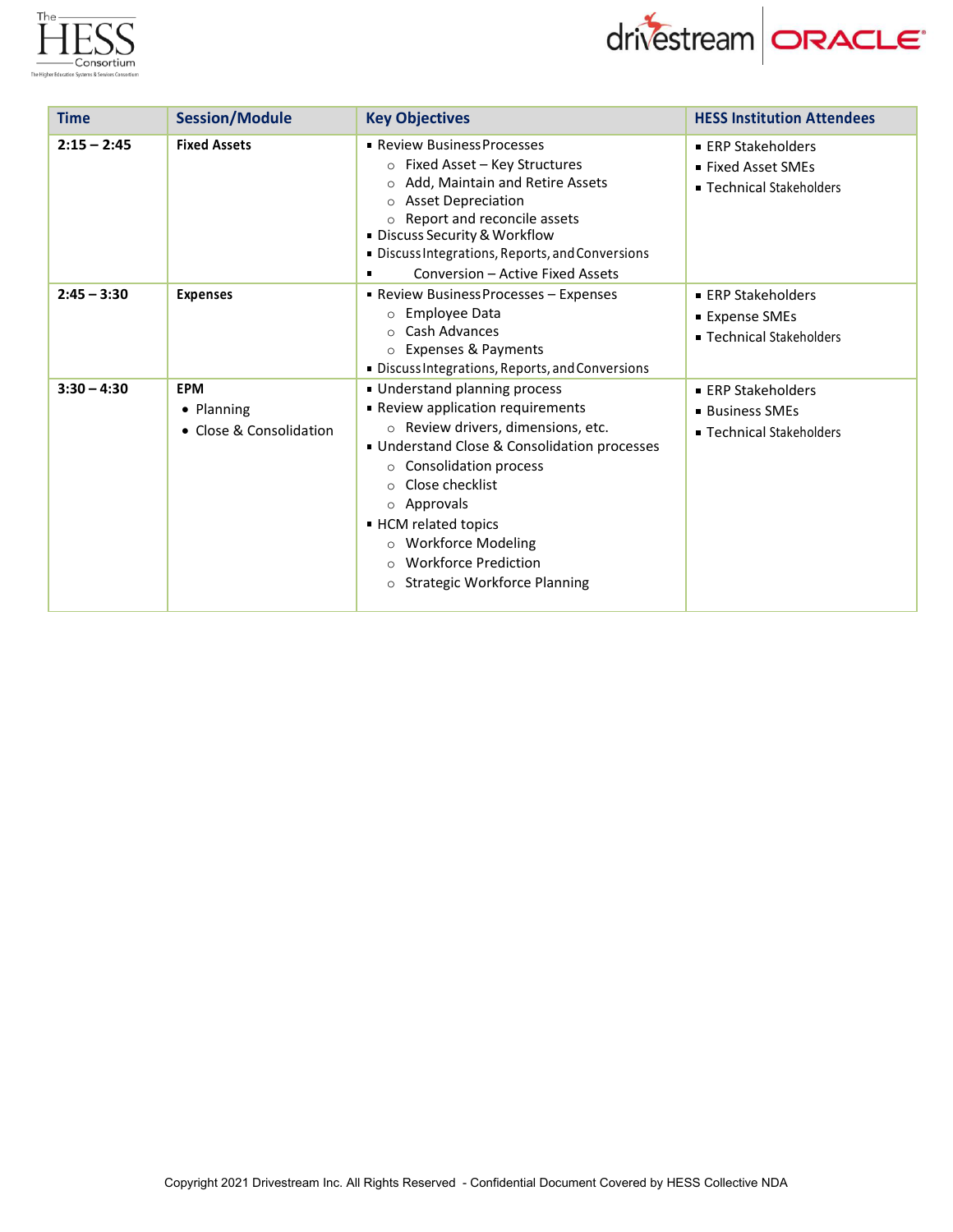



**DAY TWO DATE: TBD**

| HUMAN CAPITAL MANAGEMENT (HCM) SESSIONS |                                                                                                                                                     |                                                                                                                                                                                                                                                                                                                                                                                                               |                                                                         |
|-----------------------------------------|-----------------------------------------------------------------------------------------------------------------------------------------------------|---------------------------------------------------------------------------------------------------------------------------------------------------------------------------------------------------------------------------------------------------------------------------------------------------------------------------------------------------------------------------------------------------------------|-------------------------------------------------------------------------|
| <b>Time</b>                             | <b>Session/Modules</b>                                                                                                                              | <b>Key Objectives</b>                                                                                                                                                                                                                                                                                                                                                                                         | <b>HESS Institution Attendees</b>                                       |
| $8:30 - 10:00$                          | Hire to HR<br>• Recruiting<br>• Onboarding<br>$\bullet$ HR<br>• Benefits                                                                            | Review Business Processes<br><b>Requisition/Offer Management</b><br>Candidate Management<br>Onboarding<br>$\circ$<br><b>HR Transactions</b><br>$\Omega$<br><b>Benefits Eligibility</b><br>$\circ$<br>o Life Events<br><b>Discuss Security &amp; Workflow</b><br>" Discuss Integrations, Reports, and Conversions                                                                                              | ■ HR Stakeholders<br>■ Technical Stakeholders                           |
| $10:00 - 10:15$                         | <b>Break</b>                                                                                                                                        |                                                                                                                                                                                                                                                                                                                                                                                                               |                                                                         |
| $10:15 - 11:30$                         | <b>Time Recording</b><br>• Absence<br>• Time & Labor                                                                                                | ■ Review Business Processes<br>$\circ$ Absence Plan<br><b>Work Schedules</b><br><b>Timecard Layout</b><br>$\circ$<br>o Identify T&L Rules<br><b>Discuss Security &amp; Workflow</b><br>" Discuss Integrations, Reports, and Conversions                                                                                                                                                                       | H <sub>R</sub><br>Absence /T&L Stakeholders<br>■ Technical Stakeholders |
|                                         | Comp & Pay<br>• Workforce<br>Compensation<br>• Payroll                                                                                              | Review Business Processes<br>o Comp Cycles<br>Individual Plans (Ex. Spot Award)<br>$\circ$<br><b>Total Compensation Statements</b><br>$\circ$<br><b>Earnings &amp; Deductions</b><br>$\circ$<br><b>Exempt form and Direct Deposit</b><br>$\circ$<br>Garnishments<br>$\circ$<br>o Tax Compliance<br>Discuss Security and Payroll Flow<br>٠<br>Discuss Integrations, Reports, and Conversions<br>$\blacksquare$ | " Payroll Stakeholders<br>■ Technical Stakeholders                      |
| $11:30 - 12:00$                         | Lunch                                                                                                                                               |                                                                                                                                                                                                                                                                                                                                                                                                               |                                                                         |
| $12:00 - 1:45$                          | <b>Talent Management</b><br>• Performance<br>$\bullet$ Goals<br>• Career Development<br>• Talent Review<br>• Succession<br>Management<br>• Learning | Review Business Processes<br>o Performance Templates<br>o Performance Process<br>o Goal Management<br>○ Succession Process<br><b>Learning Management</b><br>Courses<br>$\circ$<br>" Discuss Security and Workflow<br>" Discuss Integrations, Data Conversion and Reporting                                                                                                                                    | ■ HR / Talent Management<br>Stakeholders<br>■ Technical Stakeholders    |
|                                         | Work & Life                                                                                                                                         | Review Business Processes                                                                                                                                                                                                                                                                                                                                                                                     | ■ HR Stakeholders                                                       |
|                                         | • Work Life Solutions<br>• Health & Safety<br>• Help Desk<br>• Digital Assistant                                                                    | $\circ$ Competitions, Volunteering, and Reputation<br>O Health & Safety Recording<br>o HR Case Management<br>" Discuss Security and Workflow<br>" Discuss Integrations, Data Conversion and Reporting                                                                                                                                                                                                         | " Technical Stakeholders                                                |
| $1:45 - 2:00$                           | <b>Break</b>                                                                                                                                        |                                                                                                                                                                                                                                                                                                                                                                                                               |                                                                         |